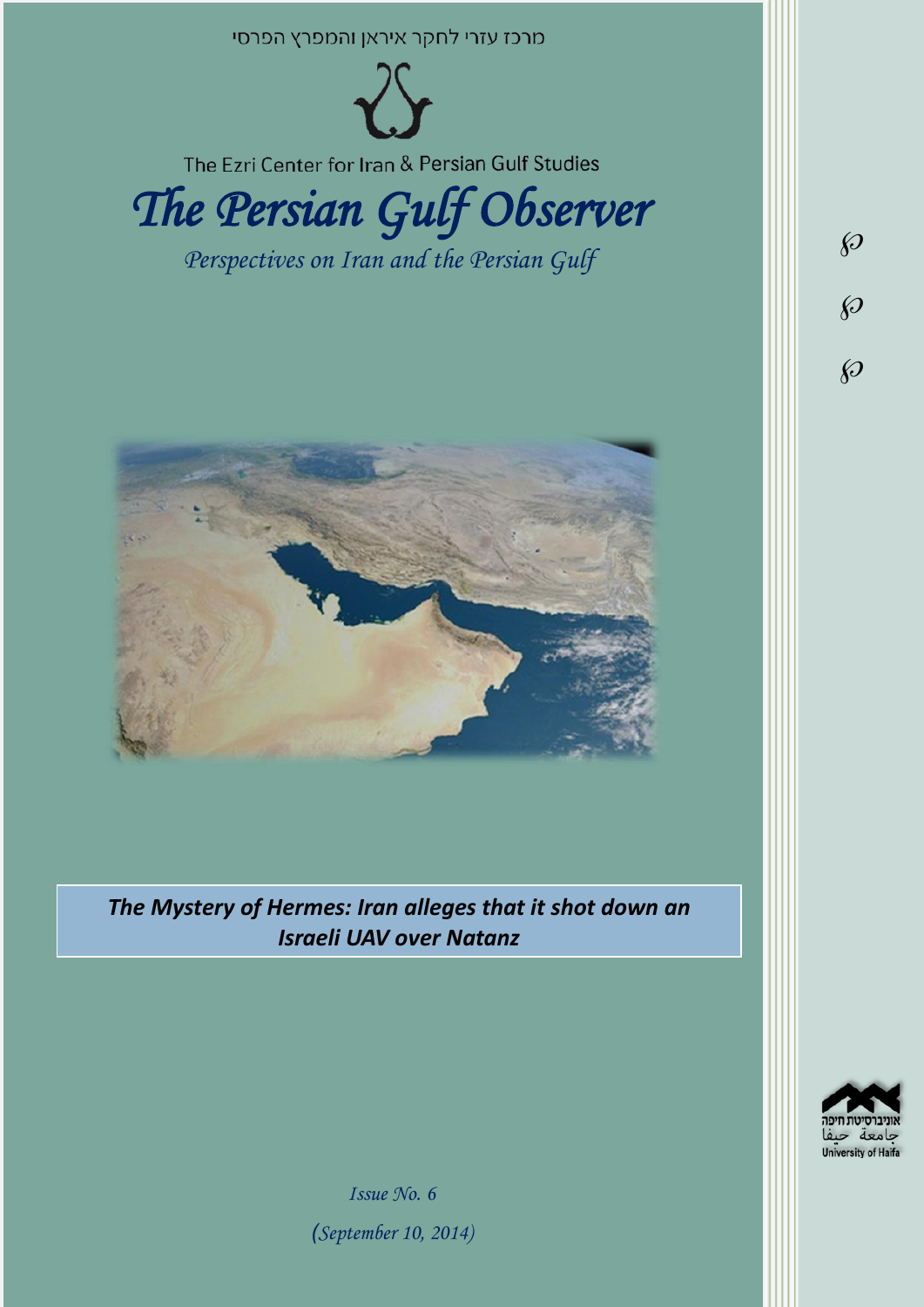The Ezri Center for Iran & Persian Gulf Studies at the University of Haifa is happy to launch The Persian Gulf Observer: Perspectives on Iran and the Persian Gulf. The Persian Gulf Observer will be published periodically, expressing the views and analysis of the Ezri center's researchers on various issues concerning the Persian Gulf region and the countries which lay by its shores. Attached please find the Fifth issue written by Dr. Alexander Murinson on "The Mystery of Hermes: Iran alleges that it shot down an Israeli UAV over Natanz." You are most welcome to follow the Ezri Center's twits at: <https://twitter.com/EzriCenter> , be our friend on Facebook: [https://www.facebook.com/pages/The-Ezri-Center-for-Iran-and-](https://www.facebook.com/pages/The-Ezri-Center-for-Iran-and-Persian-Gulf-Studies/141080069242626)[Persian-Gulf-Studies/141080069242626](https://www.facebook.com/pages/The-Ezri-Center-for-Iran-and-Persian-Gulf-Studies/141080069242626) Watch and listen to conferences and lecturers in the Center's YouTube channel: <https://www.youtube.com/channel/UCZdzvlhv7a8nxLjYZdaz68Q> and visit our site:<http://gulfc.haifa.ac.il/> You are also cordially invited to visit our site in Persian [www.TeHTel.com,](http://www.tehtel.com/) where you could find interesting material on various aspects of the life in Israel.

### DOG DOG DOG DOG DOG DOG DOG

מרכז עזרי לחקר איראן והמפרץ הפרסי באוניברסיטת חיפה שמח להשיק את :The Persian Gulf Observer

Perspectives on Iran and the Persian Gulf , בו יוצגו מאמרי דעה שיופצו בתדירות תקופתית, פרי- עטם של חוקרי המרכז על מגוון נושאים מאזור המפרץ הפרסי והמדינות השוכנות לחופיה.

להלן הגיליון החמישי ובו מאמר מאת ד"ר אלכסנדר מורינסון בנושא "המסתורין של הרמס: איראן טוענת שהיא הפילה כלי טיס בלתי מיואש ישראלי מעל נתנז."

, https://twitter.com/EzriCenter אנו מזמינים אתכם לעקוב אחרי ציוצי המרכז בכתובת:

[https://www.facebook.com/pages/The-Ezri-Center-for-Iran-and-](https://www.facebook.com/pages/The-Ezri-Center-for-Iran-and-Persian-Gulf-Studies/141080069242626)

[Persian-Gulf-Studies/141080069242626](https://www.facebook.com/pages/The-Ezri-Center-for-Iran-and-Persian-Gulf-Studies/141080069242626)

לצפות ולהאזין לכנסים והרצאות בערוץ היו-טיוב של המרכז:

<https://www.youtube.com/channel/UCZdzvlhv7a8nxLjYZdaz68Q>

<http://gulfc.haifa.ac.il/> ולבקר אותנו באתר הבית

דוברי ויודעי הפרסית שביניכם מוזמנים לבקר באתר שלנו בשפה הפרסית [com.TeHTel.www](http://www.tehtel.com/) בו ניתן למצוא חומרים מעניינים על היבטים שונים של החיים בישראל.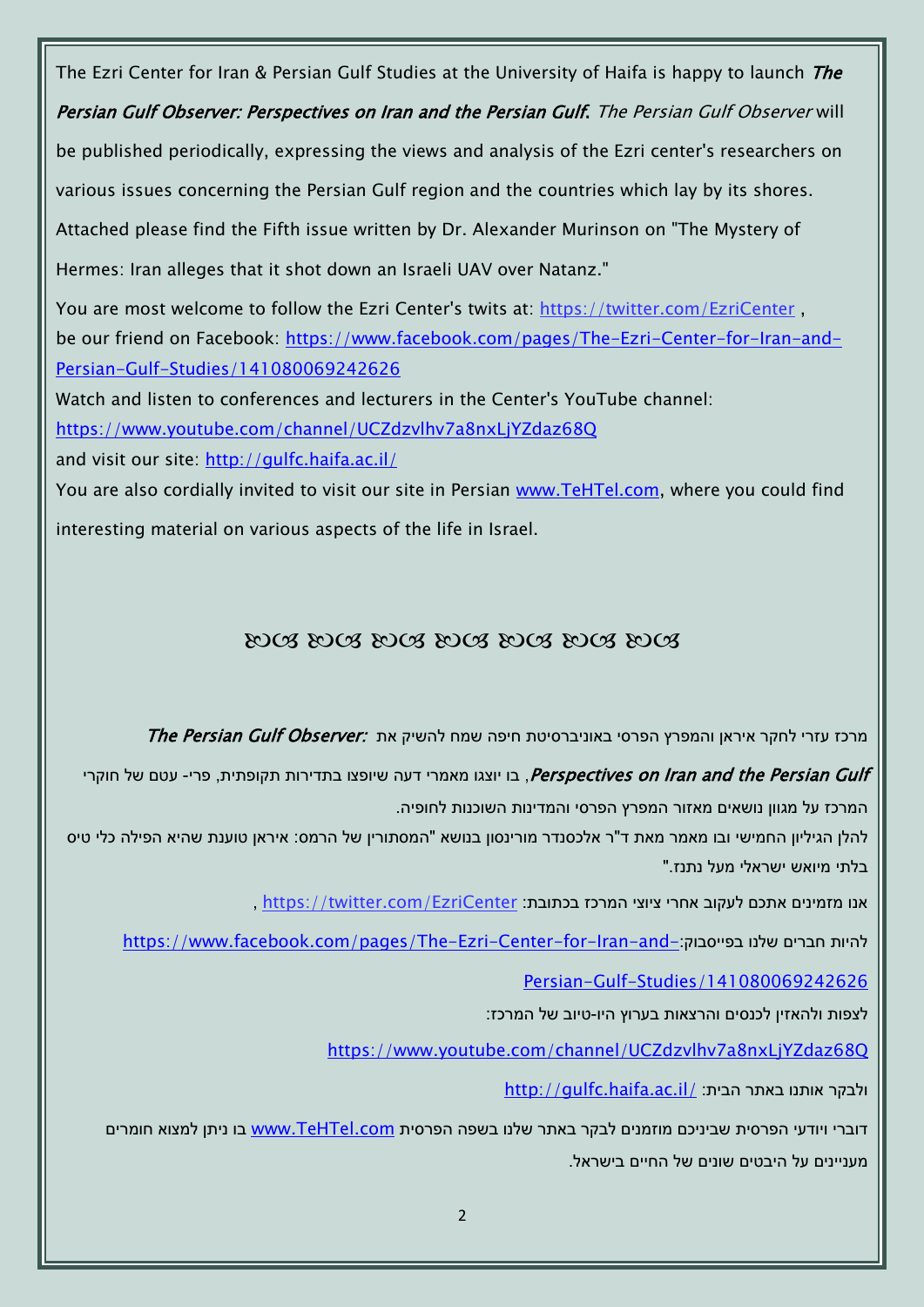# The Mystery of Hermes: Iran alleges that it shot down an Israeli UAV over Natanz

By Dr. Alexander Murinson

The Iranian statement that its troops shot down an Israeli Hermes drone over its territory, purportedly launched from the territory of its northern neighbor, the Republic of Azerbaijan, on Saturday, August 23, has multiple goals and multiple audiences. These allegations have precipitated another diplomatic crisis with Azerbaijan, but it is more likely that this was a piece of Iranian propaganda directed at Israel and the Palestinians.

### Background

Iran is in the midst of nuclear negotiations with the  $P5+1$  powers (Britain - China, France, Russia, the United States and Germany) – which imposed heavy sanctions in an attempt to curb the rogue nation's ability to produce nuclear weapons. Iran, for its part, claims that its enrichment program is strictly peaceful. In July 2014, a six-month interim deal was extended to November, during which time the sides are meant to work out a more lasting deal. The US wants Iran to cut its nuclear program by three quarters, whereas Iran wishes to expand uranium enrichment ten-fold.

The Iranian Natanz site houses more than 16,000 centrifuges for uranium enrichment and is the country's primary enrichment site. The more fortified Fordo site contains an additional 3,000 centrifuges, and on July 30 a new nuclear plant in Isfahan was inaugurated.

Since the breakup of the Soviet Union in 1991, two countries from the Southern Caucasus, namely Azerbaijan and Georgia, have established close military and economic ties with Israel. In view of Azerbaijan's secular constitution and an estimated 30 million Azerbaijani Turks living in Iran, Tehran views the growing economic and military strength of the Republic of Azerbaijan as an existential threat. Iran, in particular, is disturbed by the evolving strategic partnership of Baku with Israel and uses every opportunity to pressure Baku to distance itself from Israel if not to suspend its diplomatic relations with her completely. In the past, Israel has frequently threatened to attack Iran's nuclear plants, and Iran suspects that Israel is planning to use Azerbaijani territory as a launching ground for Israel's military strike against Iran's nuclear facilities.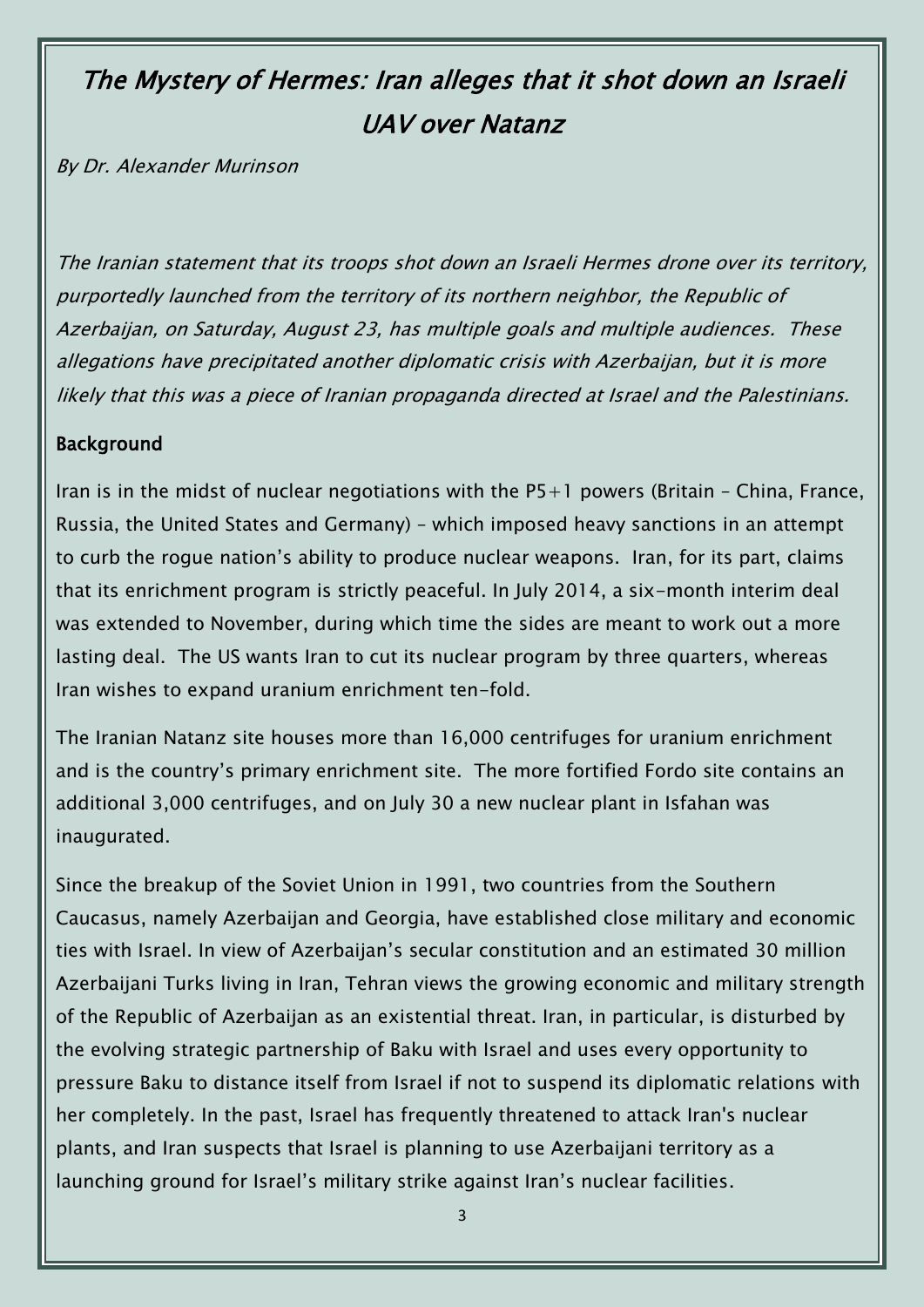#### Implications

On August 24, it was reported in the Israeli media that Iran has shot down an Israeli drone over the Natanz nuclear facility plant. According to media reports, the Islamic Revolution Guards Corps (IRGC), who downed the drone, provided additional details about the drone and released a video of the wreckage. IRNA, the official Iranian news agency, confirmed on Monday that an Israeli Hermes 450, which utilized radar-absorbent materials, was on its way for an intelligence mission over the Natanz facility. General Amir Ali Hajizadeh, the commander of the Aerospace Brigade of the IRGC, was quoted in the IRNA report and corroborated this information. According to him, an Israeli drone was equipped with two front and side cameras that could capture panoramic imagery at a very high resolution. "This drone can operate in a range of 800 kilometers," - Hajizadeh said. According to the commander, the aircraft can operate at a distance of 1,600 kilometers on one tank of fuel. He added that Iran had previous knowledge about this drone model because a Hermes 450 had been shot down in Syria, but the downed UAV was a more advanced version. In the IRNA report, General Hajizadeh said that on the basis of its flight characteristics, the drone was not launched from the bases in Israel, but it was launched from a base in one of the countries of the region. "We have some clues about the departure point of [the drone]," - he added.

Only three countries in the region have acquired this model of UAV from Israel: Turkey, Azerbaijan and Georgia. Turkey would be excluded from the Iranian list, because Israelis would not be able to launch their intelligence drones from its territory due to the freeze in the Israeli-Turkish military cooperation. Two remaining possibilities are Azerbaijan and Georgia. The distance from Baku to Natanz is 1,120.4 km. The distance from Georgia is even greater. But the flight capabilities of Hermes 450 would rule out both of these options. The flight range of Hermes 450 is 300 km (186 mi; 162 nmi) and its endurance: 20 hours (450LE - 30 hours). It would be foolhardy for Israelis to send a drone on the intelligence mission from the Azerbaijani territory without assurance that it would reach its destination. The new model of Hermes with improved flight characteristics- Hermes 900 is still undergoing testing. An important "detail" mentioned by the IRCG general also raises a doubt that the drone was built by Israelis with "stealth technologies." There is only one UAV model built with "stealth" technology by Israelis. It is dubbed "Ghost", but its length is only 20 cm.

4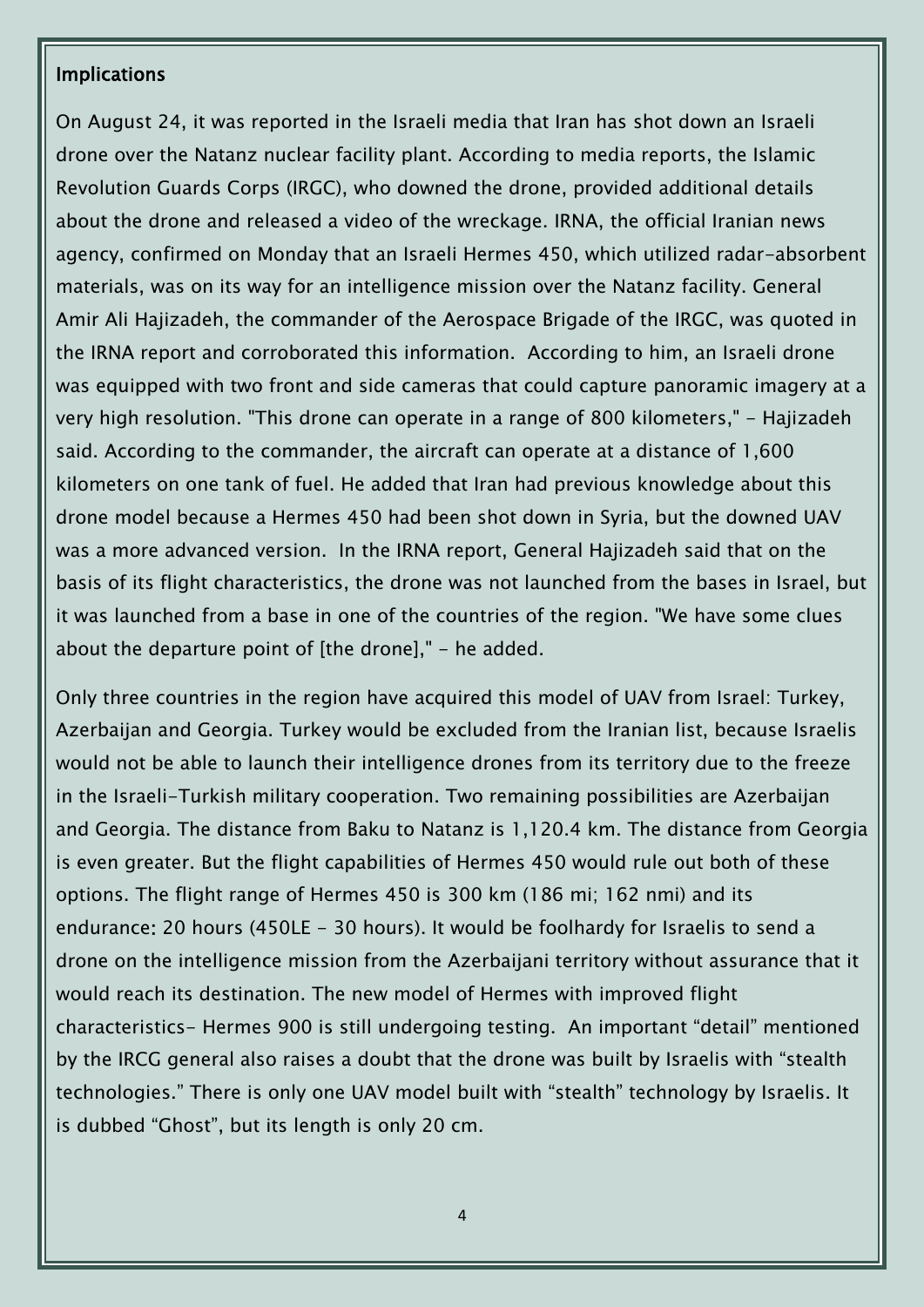Another argument was voiced that the downed drone was a different Israeli UAV, Heron, built by Israeli Aerospace Industries (IAI) and it was launched from an American Navy boat on patrol in the Persian Gulf. But this argument seems far-fetched. Why would American navy need to launch an Israeli drone for an American clandestine operation, while America possesses American-made drones. Israeli experts also doubt that the Iranians' claim is valid. In an interview to Israeli Maariv on August 27, David Hardy, a manager at the IAI, who has been building Israeli UAVs for 17 years, commented: "All these allegations are very strange." He added: "I looked at the picture of the debris, and it is true that parts of it look like a drone. But from the image [shown by the Iranians], it cannot be determined whether this UAV is real or dummy. And there is no problem to build a dummy model." Hardy also noted that the size of the front wheels on one of the photographs was 50-60 cm in diameter "like on the models we built in the 70s." Yossi Melman, an Israeli veteran journalist on military and defense affairs, who filed the *Maariv* report with an illuminating title "Revelations about Israeli UAV: a bluff made in Iran", concluded: "Careful evaluation suggests that this is a total propaganda for the domestic and foreign policy needs [of the IRI]. Tehran might just want to be relevant during the fighting in Gaza."

Azerbaijani authorities promptly denied the Iranian allegations and expressed their disapproval of the reports in the Israeli press. Ali Hasanov, the head of the Department of Social and Political Affairs of the Presidential Administration of Azerbaijan, called the information that drone, shot down over Iranian territory, was launched from the territory of Azerbaijan, as yet another provocation against Azerbaijan. The Azerbaijani Ministry of Defense was even sterner in its assessment of the Israeli media coverage. According to the Azeri Daily, from August 27,

"Azerbaijani Ministry of Defense expressed its attitude in relation to what is potentially an Israeli media provocation against Azerbaijan, and an attempt to hamper friendly relations between Iran and Azerbaijan." The same article assured that Azerbaijan is committed to the friendly relations with all its neighbors, including Iran. In the same newspaper report, Ali Hasanov emphasized: ""Visit of Azerbaijani President Ilham Aliyev to Iran in April of this year was held at the highest level and in the course of meetings with the leadership of this country, the bilateral relations between the two countries have been comprehensively discussed, bringing clarity to pre-existing problems, and there was not one aspect of bilateral relations left, which could raise questions." The Azerbaijani high official used diplomatic language in accusing Israel of interfering in